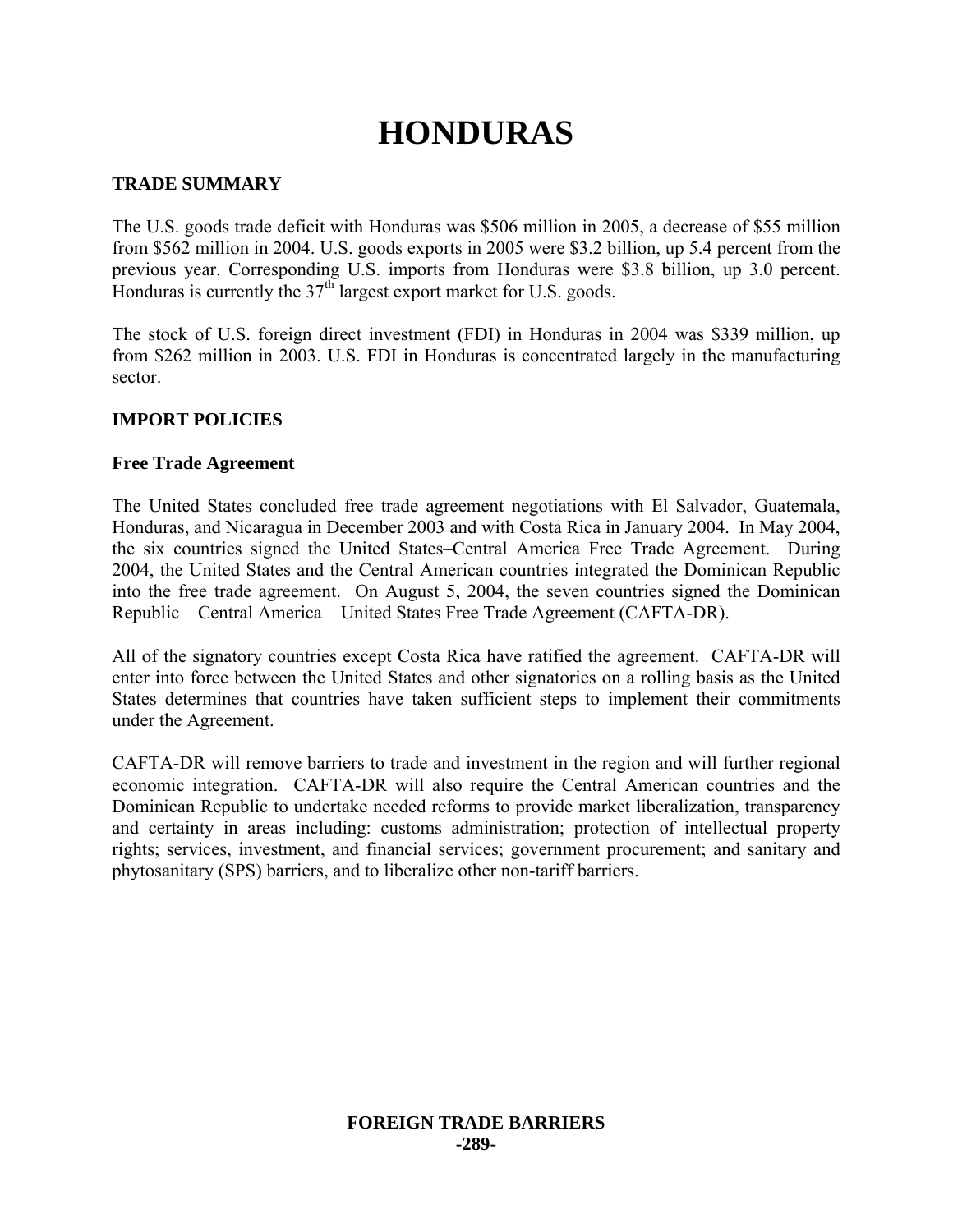# **Tariffs**

Honduras' tariffs on most goods from outside the Central American Common Market (CACM) are currently within the zero percent to 15 percent range. Once the CAFTA-DR goes into effect, about 80 percent of U.S. industrial and commercial goods will enter the region duty-free, with the remaining tariffs phased out over ten years. Nearly all textile and apparel goods that meet the Agreement's rules of origin will be duty free and quota-free immediately, promoting new opportunities for U.S. and regional fiber, yarn, fabric, and apparel manufacturing. The Agreement's tariff treatment for textile and apparel goods may be made retroactive to January 1, 2004.

Honduras maintains a combination price band and absorption agreement for corn, grain, sorghum, and corn meal. Under the price band mechanism, import duties can vary from 5 percent to 45 percent, depending on the import price. The duty for these products drops to 1 percent if the end-users agree to first purchase a predetermined amount of corn and sorghum from domestic farmers; otherwise, the higher tariffs of the price band mechanism remain in effect. The tariff reduction only takes place during the non-harvest season (March through August), and only end-users who have previously signed the absorption agreement may apply for this preferential treatment. A similar absorption agreement exists for rough rice, with duties of 1 percent for signers of the agreement and 45 percent for everyone else. The United States has strongly opposed the Honduran policies on these grains as limiting access for U.S. agricultural products.

Under the CAFTA-DR, Honduras will eliminate its tariffs on nearly all agricultural products within 15 years (18 years for rice and chicken leg quarters and 20 years for dairy products). For the most sensitive products, tariff-rate quotas (TRQ) will permit some immediate duty-free access for specified quantities during the tariff phase-out period, which will expand over time. Honduras will liberalize trade in white corn through expansion of a TRQ. Accordingly, when implemented, the CAFTA-DR will lead to the elimination of market access barriers, including the price band and absorption agreement system, for all products other than white corn.

## **Non-Tariff Measures**

The Agreement also requires transparency and efficiency in administering customs procedures, including the CAFTA-DR rules of origin. Honduras committed to ensure greater procedural certainty and fairness in the administration of these procedures and all Parties agreed to share information to combat illegal transshipment of goods.

Honduras implemented the WTO Customs Valuation Agreement in February 2000.

# **STANDARDS, TESTING, LABELING, AND CERTIFICATION**

Food imports into Honduras could grow significantly with a more transparent and efficient process of granting sanitary permits. The Honduran government requires that sanitary permits be obtained from the Ministry of Health for all imported foodstuffs, and that all processed food products be labeled in Spanish and registered with the Division of Food Control (DFC) of the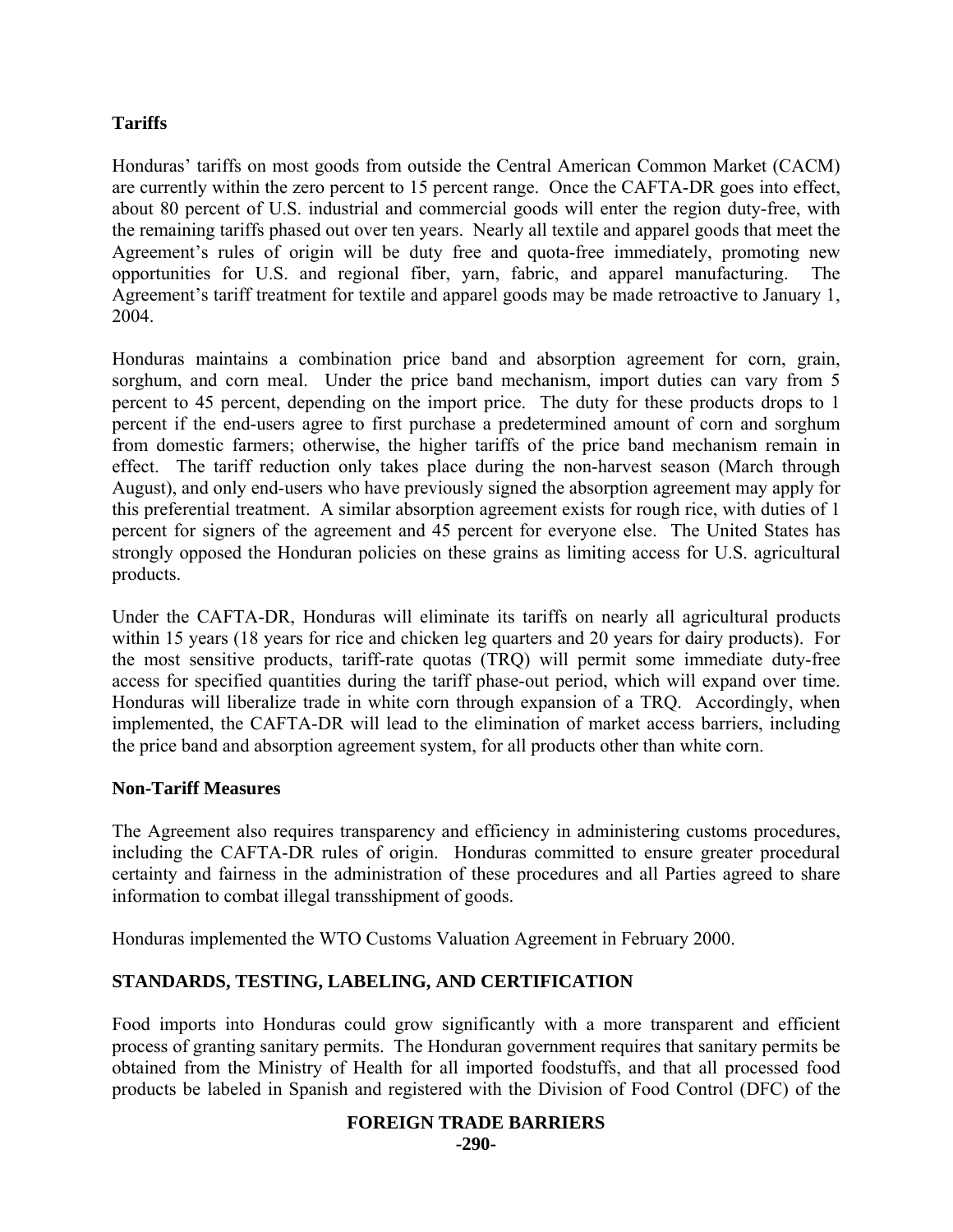Ministry of Health. The Ministry of Health agreed to expedite this surveillance process by focusing most closely on products considered to be at high risk for sanitary concerns (such as raw meat) and simplifying the procedures for low-risk products. Concerns remain, however, that regulations are not being strictly enforced for Honduran businesses. The Honduran government has also cited SPS concerns in periodically denying applications for the importation of pork, poultry, and dairy products.

Since 2002, Honduras has imposed a ban on poultry products from a number of U.S. states due to concerns over low-pathogenic avian influenza (LPAI). The ban was revised and renewed in March 2004, in spite of World Organization for Animal Health (OIE) guidelines that the presence of LPAI does not justify trade restrictions and despite information provided to Honduran officials by the U.S. Department of Agriculture (USDA) indicating the dates on which testing was completed in the affected states. USDA estimates that if Honduran restrictions on U.S. raw poultry and poultry parts were lifted, U.S. producers could export an additional \$10 million of poultry products to Honduras annually. In response to Mexico's October 2005 decision to lift its ban on poultry from nine U.S. states where LPIA was previously detected, the Honduran Ministry of Agriculture agreed to lift Honduras' ban as well. However, no date has been announced for lifting the ban.

When the United States and Central America launched the free trade agreement negotiations, they initiated an active working group dialogue on SPS barriers to agricultural trade that met in conjunction with the negotiations to facilitate market access. The objective was to leverage the impetus of active trade negotiations to make changes to the Central American countries' SPS regimes. Through the work of this group, Honduras committed to resolve specific measures affecting U.S. exports to Honduras. In particular, under CAFTA-DR, Honduras will recognize the equivalence of the U.S. food safety and inspection system for meat, poultry, and dairy, thereby eliminating the need for plant-by-plant inspections.

## **GOVERNMENT PROCUREMENT**

Honduras is not a party to the WTO Government Procurement Agreement. Under the Government Contracting Law, which entered into force in October 2001, all public works contracts over one million lempiras (approximately \$53,850 as of December 2004) must be offered through public competitive bidding. Public contracts between 500,000 and one million lempiras (\$26,925 and \$53,850) can be offered through a private bid, and contracts less than 500,000 lempiras (\$26,925) are exempt from the bidding process. Currently, to participate in public tenders, foreign firms are required to act through a local agent that is at least 51 percent Honduran-owned.

While foreign firms are granted national treatment for public bids, some still complain of mismanagement and lack of transparency in the bid processes. One way that the Government of Honduras has tried to improve transparency and fairness in government procurement is by contracting with the United Nations Development Program (UNDP) to manage procurement for a number of ministries and state-owned entities. However, in some cases, however, U.S. companies have expressed concerns about the way UNDP has managed major procurements for the government, including complaints that bid requirements were written so narrowly that they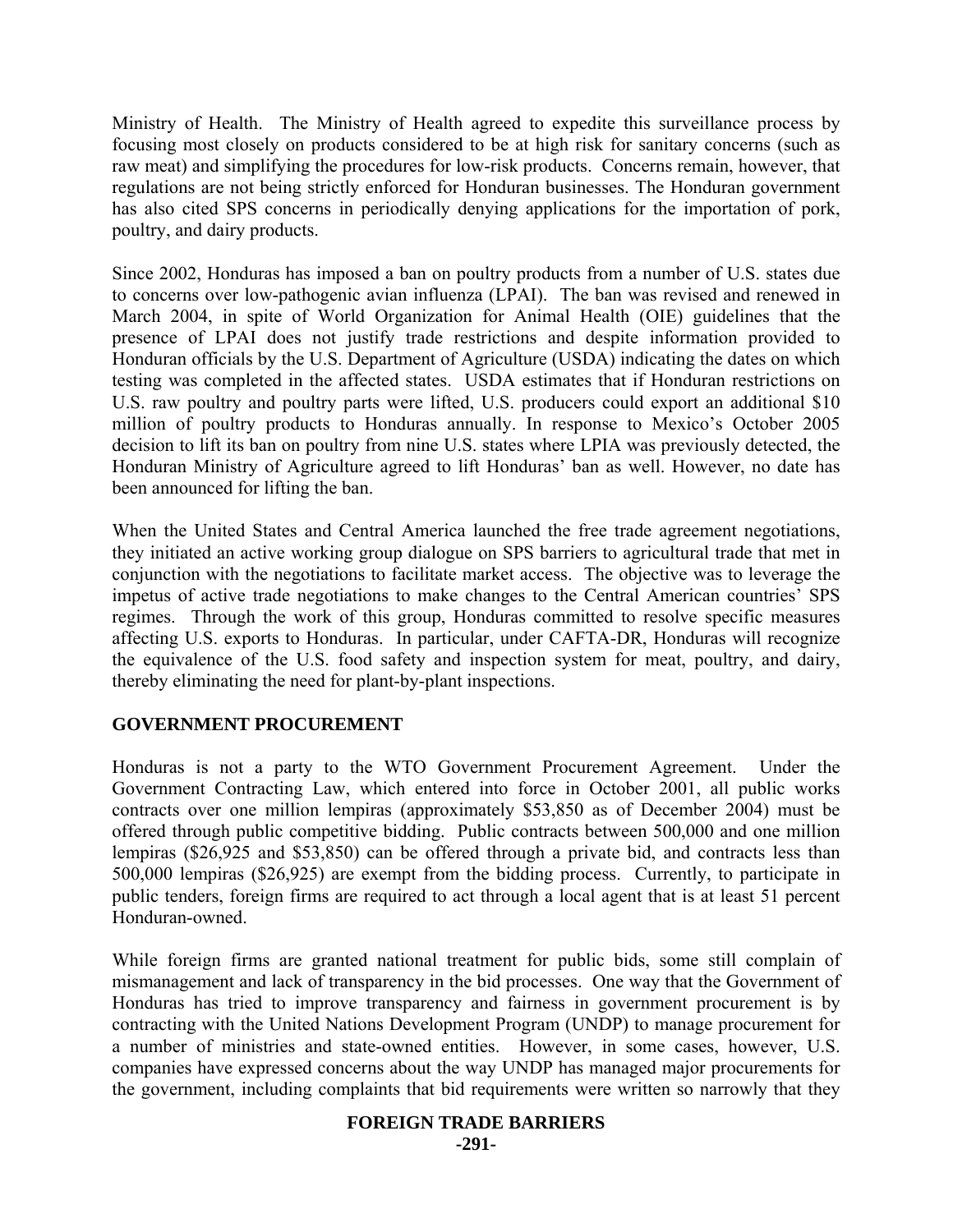favored a particular company from the outset and that UNDP management of invitation-only, limited-bid process, was not transparent.

The CAFTA-DR requires the use of fair and transparent procurement procedures, including advance notice of purchases and timely and effective bid review procedures, for procurement covered by the Agreement. Under the CAFTA-DR, U.S. suppliers will be permitted to bid on procurements of most Honduran government entities, including key ministries and state-owned enterprises. The anti-corruption provisions in the Agreement require each government to ensure that bribery in matters affecting trade and investment, including in government procurement, is treated as a criminal offense, or is subject to comparable penalties, under its law.

## **EXPORT SUBSIDIES**

Honduras does not have export subsidies or export-promotion schemes, other than the tax exemptions given to firms in free trade zones. Under the CAFTA-DR, Honduras may not adopt new duty waivers or expand existing duty waivers conditioned on the fulfillment of a performance requirement (e.g., the exportation of a given level or percentage of goods). Honduras may maintain existing duty waiver measures provided such measures are consistent with its WTO obligations.

# **INTELLECTUAL PROPERTY RIGHTS (IPR) PROTECTION**

Honduras largely took action to implement the Trade-Related Aspects of Intellectual Property Rights (TRIPs) Agreement by the January 1, 2000 deadline. In December 1999, the Honduran Congress passed two laws to reform previous legislation concerning copyrights, patents, and trademarks. The Honduran Congress, however, has yet to pass laws governing the protection of integrated circuit designs and plant varieties. In the CAFTA-DR, Honduras agreed to ratify or accede to the 1991 Act of the International Convention for the Protection of New Varieties of Plants by January 1, 2006.

Implementation of CAFTA-DR obligations would strengthen Honduras' IPR protection regime. Implementation of those obligations would also provide stronger deterrence to piracy and counterfeiting by criminalizing end-user piracy and requiring Honduras to authorize the seizure, forfeiture, and destruction of counterfeit and pirated goods and the equipment used to produce them. The CAFTA-DR text also mandates both statutory and actual damages for copyright and trademark infringement, to help ensure that monetary damages can be awarded even when it is difficult to assign a monetary value to the violation. Finally, under current laws, prosecutors can only confiscate pirated goods when the affected company files a complaint. After CAFTA-DR is implemented, prosecutors will be able to confiscate pirated goods and file intellectual property cases "*ex-officio*" or on their own initiative.

## **Copyrights**

Honduras's copyright law, updated in 1999, added more than twenty different criminal offenses related to copyright infringement and established fines and suspension of services that can be levied against offenders. However, the piracy of books, sound and video recordings, compact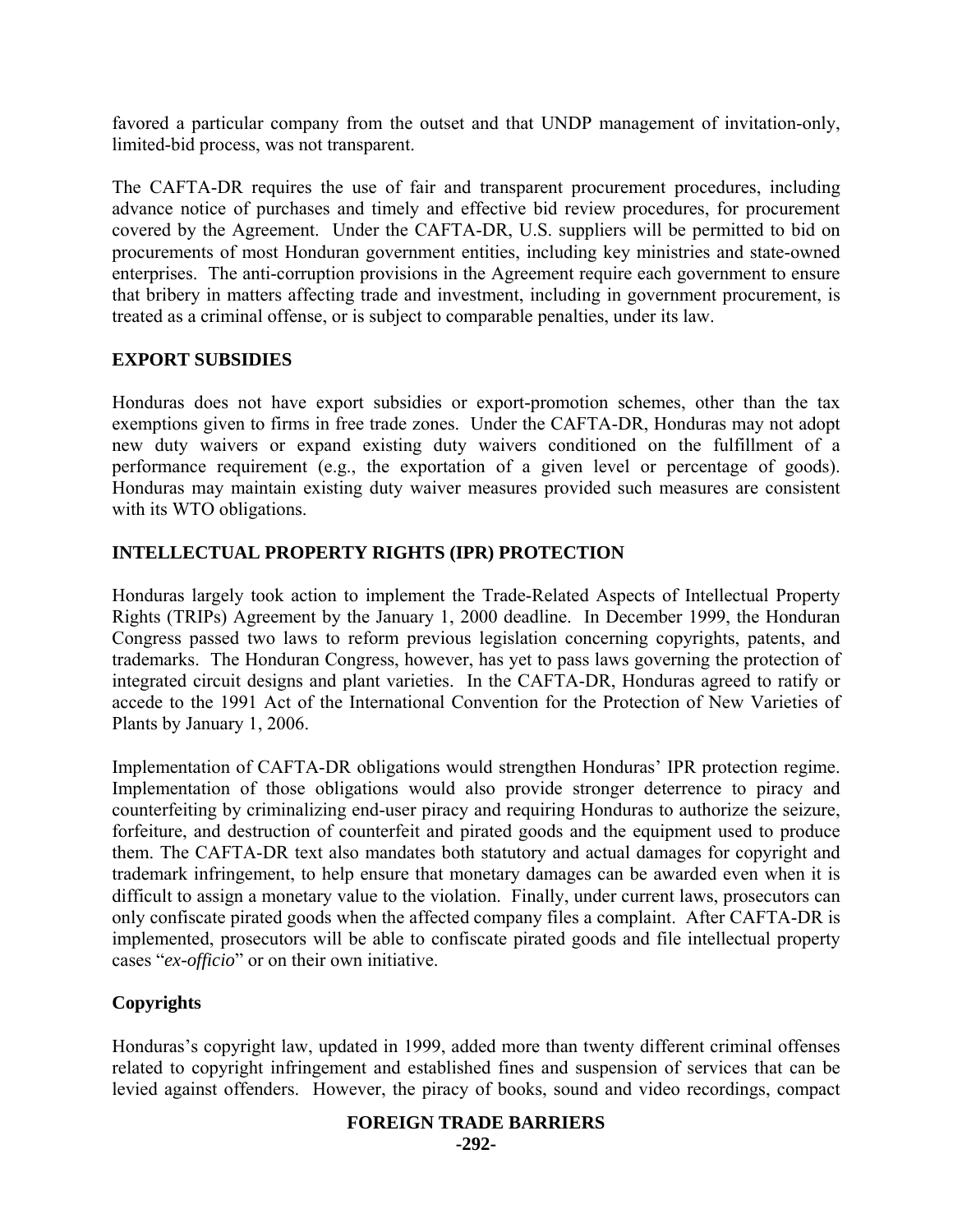discs, and computer software is still widespread in Honduras, due to limited enforcement capacity. A spot survey by an industry-sponsored IPR advocacy group found that nearly 75 percent of all compact discs for sale in Honduran markets were pirated. U.S. software companies are also pushing for ministries and state-owned entities to ensure that they use only authorized licensed software. A major U.S. software company has estimated that it loses \$5 million annually due to software piracy in Honduras. The piracy of cable television signals has also been a problem in Honduras. During 2004, two different U.S. companies claimed that their competitors were broadcasting pirated cable television signals from the United States, and that the Honduran authorities were not vigorously investigating and prosecuting these activities. The CAFTA-DR enforcement provisions are designed to help reduce copyright piracy.

#### **SERVICES BARRIERS**

Currently, special government authorization must be obtained to invest in the tourism, hotel, and banking services sectors. Foreigners may neither hold a seat on nor provide direct brokerage services in Honduras' stock exchange. Honduran professional associations heavily regulate the licensing of foreigners to practice law, medicine, engineering, accounting, and other professions.

Under the CAFTA-DR, Honduras will allow substantial market access in services across their entire services regime, subject to very few exceptions. In addition, U.S. financial service suppliers will have full rights to establish subsidiaries, joint ventures or branches for banks and insurance companies. Also, Honduras will allow U.S.-based firms to offer cross-border services in areas such as financial information and data processing, and financial advisory services. In addition, Honduran mutual funds will be able to use foreign-based portfolio managers. The right to provide professional services will be granted on a reciprocal basis.

#### **INVESTMENT BARRIERS**

Currently, the Government of Honduras must approve any foreign investment in sectors including telecommunications, basic health, air transport, insurance and financial services, private education, and most sectors related to natural resources and farming. Foreigners are barred from small-scale commercial and industrial activities with an investment less than 150,000 lempiras (about \$8,078). Foreign ownership of land within 40 km of the coastlines and national boundaries is constitutionally prohibited, although tourism investment laws allow for certain exceptions. Inadequate land title procedures, including overlapping claims and a weak judiciary, have led to numerous investment disputes involving U.S.-citizen landowners.

Until December 2005, the government-owned telephone company Hondutel maintained monopoly rights over all fixed-line telephony services. However, in 2003 the government began to allow foreign investors to participate in fixed-line telephone services as "sub-operators" in partnership with Hondutel. At present, approximately 40 firms have entered into "sub-operator" contracts with Hondutel, of which five firms are already providing services to the public. By law, Hondutel's monopoly expired in December 2005, but as of March 2006, the Government of Honduras had not yet passed a new telecommunications law that will allow new market entrants to operate independently or to invest as strategic partners in Hondutel. At present there are no plans for full privatization of the parastatal firm. Both foreign and domestic firms already enjoy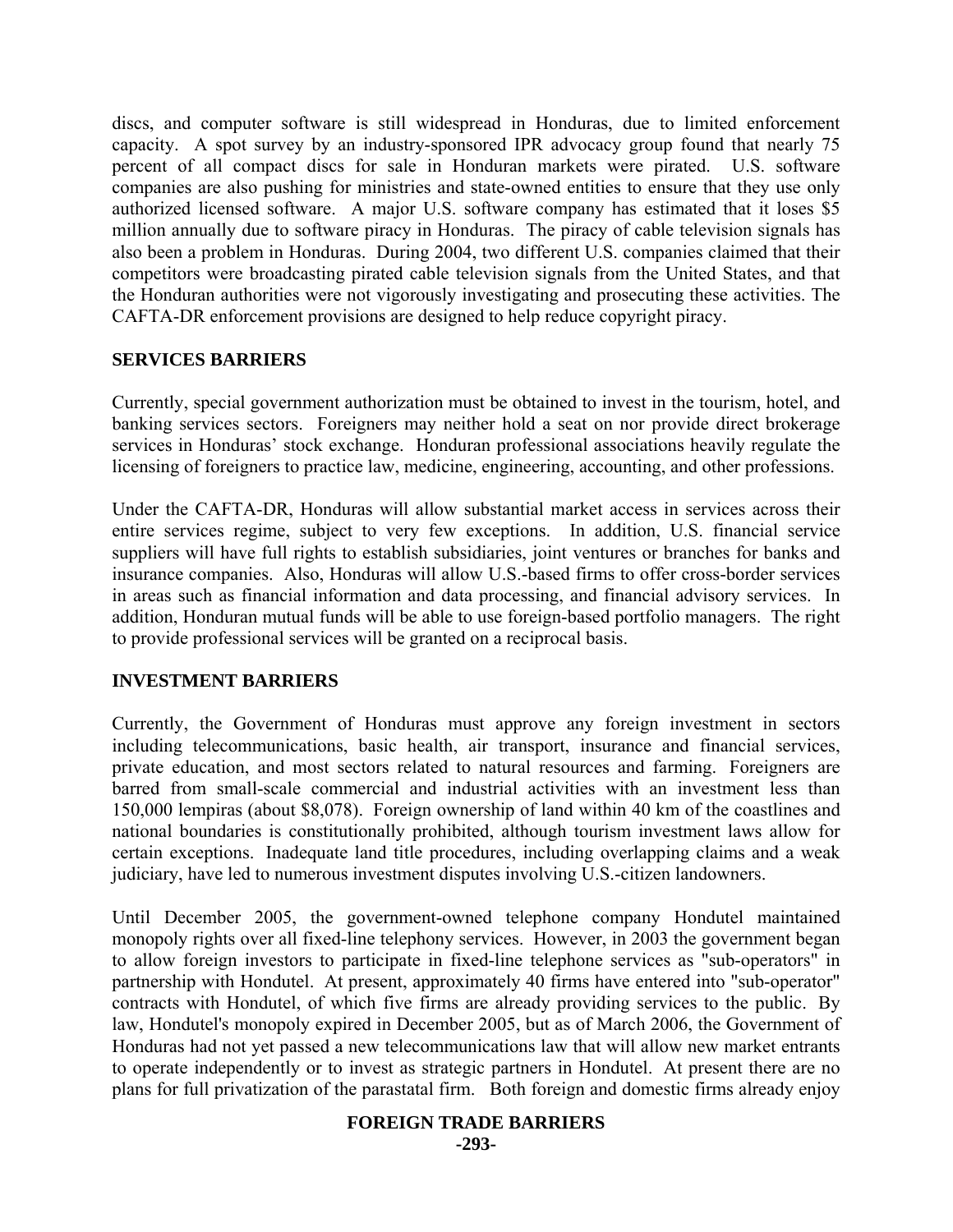full rights to invest in cellular telephone services. The Ministry of Natural Resources and Environment at times delays the issuance of environmental permits for U.S. and domestic investors, despite continued pressure from the United States Government to decide on these permits in a transparent and timely manner. In July 2004, the Minister of Natural Resources and the Environment issued a decree calling for a new national policy on mining and ordered the government agency responsible for granting mining permits and concessions, DEFOMIN, to stop granting any new mining concessions. This review is ongoing and has blocked plans of some U.S. investors, including the expansion plans of a U.S. company operating in Honduras, which has cancelled an \$8 million investment in the mining sector due to this delay. The U.S. government is aware of other investment delays in the mining, housing, and renewable energy sectors, due to ongoing reviews and non-issuance of their environmental permits. Environmental permits often take more than a year for issuance, after the submission of a complete application.

In 2001, a Bilateral Investment Treaty (BIT) between the United States and Honduras entered into force. The treaty provides, among other things, for equal protection under the law for U.S. investors, with limited exceptions, and permits expropriation only in accordance with international legal standards and accompanied by adequate compensation. U.S. investors in Honduras also have the right to submit an investment dispute to binding international arbitration. Upon entry into force of the CAFTA-DR, the BIT will be suspended. For a period of 10 years, however, current U.S. investors may choose either dispute settlement under the BIT or the FTA. Under the CAFTA-DR, U.S. investors will enjoy, in almost all circumstances, the right to establish, acquire, and operate investments in Honduras on an equal footing with local investors.

In the investment chapter of the CAFTA-DR, Honduras will commit to provide a higher level of protection for U.S. investors than under the existing BIT. Among the rights afforded to U.S. investors are due process protections and the right to receive a fair market value for property in the event of an expropriation. Investor rights will be backed by an effective, impartial procedure for dispute settlement that is fully transparent. Submissions to dispute panels and panel hearings will be open to the public, and interested parties will have the opportunity to submit their views. The CAFTA-DR requires that all forms of investment be protected, including enterprises, debt, concessions, contracts, and intellectual property.

#### **OTHER BARRIERS**

Historically, U.S. firms and private citizens have found corruption to be a problem which has seriously complicated doing business in Honduras. Corruption has appeared to be most prevalent in the areas of government procurement, the buying and selling of real estate (particularly land title transfers), performance requirements, and the regulatory system. Honduras' judicial system is subject to influence, and the resolution of investment and business disputes involving foreigners is largely non-transparent. Currently, with considerable U.S. help, the Honduran government is reforming the judicial system and fighting corruption; however, progress has been very slow and serious problems remain. In April 2004, Honduras was chosen as eligible to apply for Millennium Challenge Account (MCA) assistance. In June 2005, the Government of Honduras and the Millennium Challenge Corporation signed a program compact for \$215 million. MCA countries are deemed to have shown a commitment to ruling justly (including by tackling corruption), investing in their people, and encouraging economic freedom.